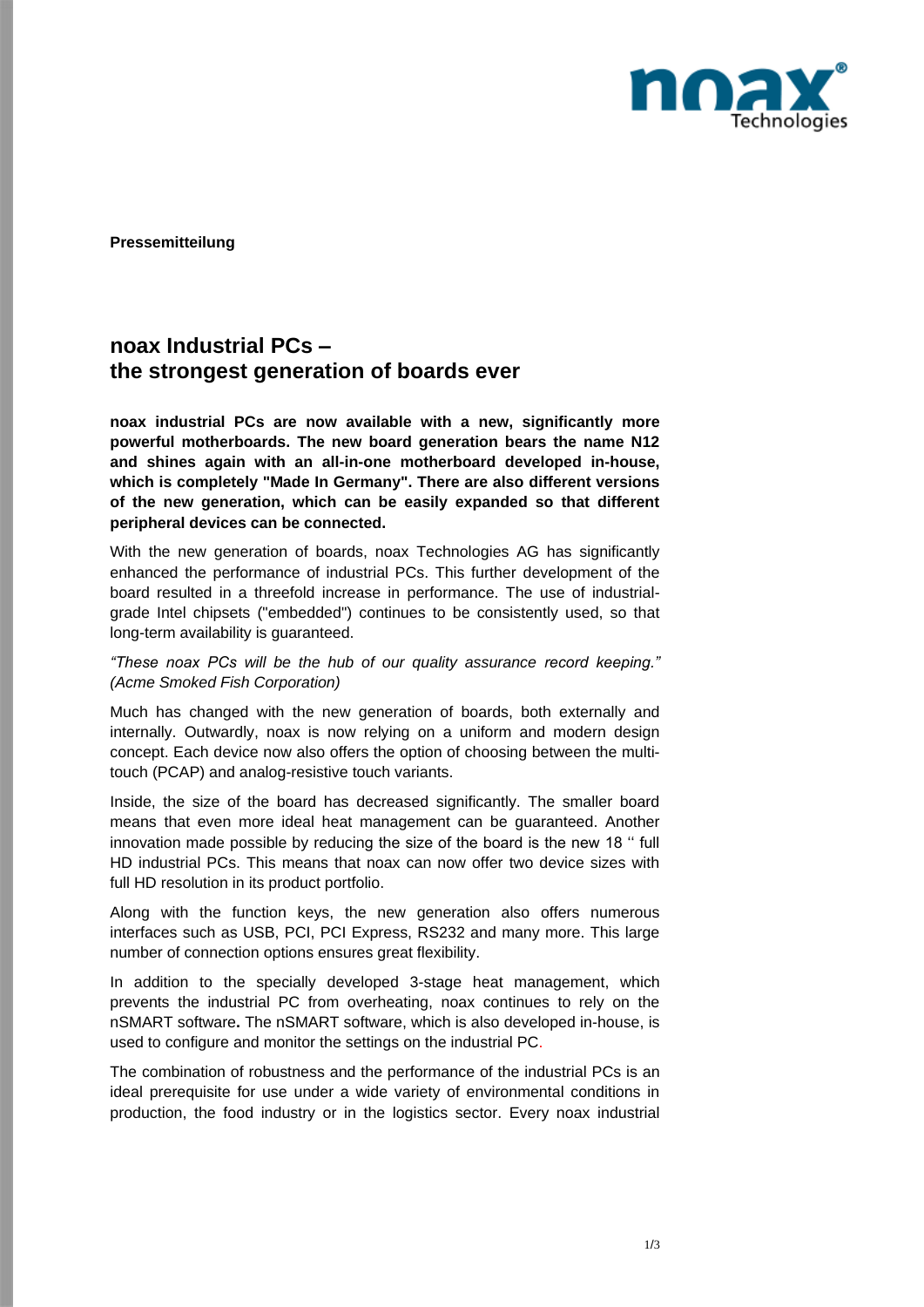

computer is produced according to customer requirements and requirements, thus enabling individual application options.

*"Once we had to open an IPC ... I was really amazed at how neatly the components were processed inside and, above all, how clean it was, despite the extreme manufacturing conditions that prevail here." (Krenhof AG)"*

More informations [www.noax.com.](http://www.noax.com/)

## **Image:**



Caption: noax Industrial PCs of the N12 generation – the strongest generation of boards ever. A significantly more powerful motherboard guarantees a threefold increase in performance.